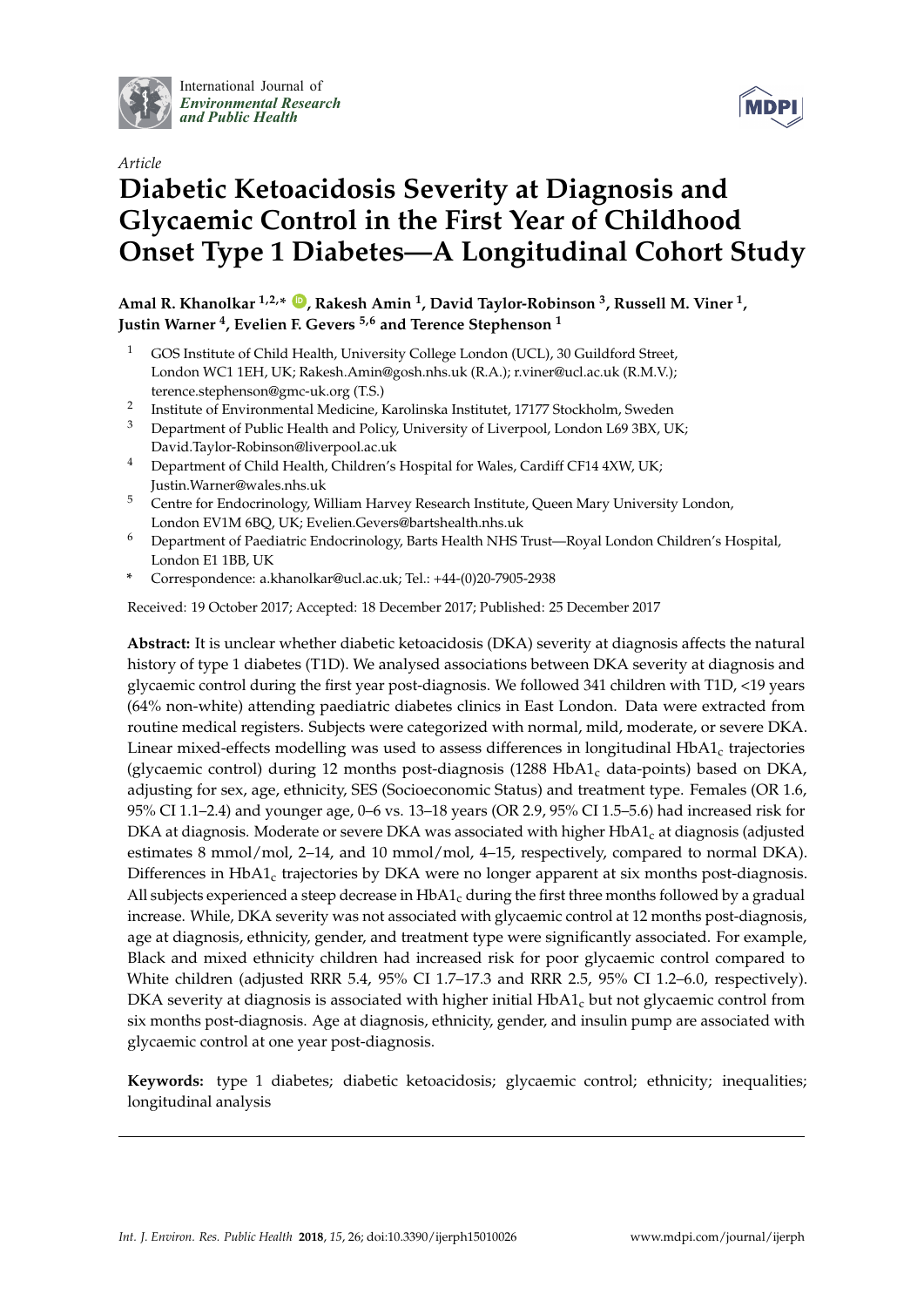#### **1. Introduction**

Children with type 1 diabetes (T1D) demonstrate considerable clinical variation at diagnosis despite the vast majority having lost most of their beta-cell function (60–80% of beta-cells stop producing insulin) [\[1,](#page-11-0)[2\]](#page-11-1). Progressive reduction in endogenous insulin production results in metabolic derangements leading to life threatening hyperglycaemia, volume depletion, electrolyte imbalance, and formation of ketone bodies culminating in diabetic ketoacidosis (DKA). DKA severity at diagnosis varies considerably between patients and is affected by delayed diagnosis, younger age (<5 years), ethnic minority, and lower socioeconomic status (SES) [\[1](#page-11-0)[,3\]](#page-12-0). Individual variability in DKA ranges from mild with minimal dehydration and acidosis to severe with excessive dehydration and acidosis [\[1\]](#page-11-0).

Observational studies demonstrate long-term tracking of poor glycaemic control from diagnosis which is associated with increased risk for chronic micro- and macro-vascular complications [\[4](#page-12-1)[–9\]](#page-12-2). Several factors at diagnosis are associated with poor glycaemic control during the first two years including ketoacidosis severity, younger age, gender, humoral immune responses, SES, ethnicity, and psychosocial factors such as parental involvement, psychosocial maturity, and family situation [\[2,](#page-11-1)[10–](#page-12-3)[12\]](#page-12-4). Studies on ketoacidosis severity at diagnosis and poorer glycaemic control are limited and report conflicting results. Additionally, the association between ketoacidosis severity and glycaemic control is confounded by age at diagnosis as younger children present with greater ketoacidosis severity but lower glycated haemoglobin  $(HbA1_c)$  [\[2](#page-11-1)[,13\]](#page-12-5).

We investigated longitudinal relationships between ketoacidosis severity at diagnosis and glycaemic control during the first year post-diagnosis in a multi-ethnic cohort of subjects attending pediatric diabetes clinics in East London. We also investigated factors associated with ketoacidosis at diagnosis and glycaemic control at 12 months post-diagnosis. We aimed to identify subjects with a "high risk" profile; presenting with greater ketoacidosis at diagnosis and poor early glycaemic control. This may enable developing targeted interventions for improving glycaemic control in such patients earlier on and is important as poor early glycaemic control tracks into young adulthood.

#### **2. Patients and Methods**

#### *2.1. Design, Setting, and Data Source*

We designed a longitudinal cohort study of newly diagnosed patients with T1D using data from three paediatric diabetes clinics that are part of the same Healthcare Trust (Barts Health NHS Trust) located in East London, UK [\[14\]](#page-12-6). The clinics largely capture patients living in surrounding areas of East London, where ~56% of the local population belongs to an ethnic minority, with around 50% of South Asian origin (primarily Bangladeshi) and 40% of Black origin (primarily Somali) [\[15\]](#page-12-7).

The study was restricted to children <19 years of age who received a diagnosis of T1D between 1 January 2005 and 31 December 2015 and attended one of the three clinics during this period. Clinical and sociodemographic data were collected prospectively, both at the time of diagnosis and during routine clinic visits. As recommended by the National Institute of Health and Care Excellence (NICE), a child with T1D is offered an integrated package of care by a multidisciplinary team at a paediatric diabetes clinic four times/year. The team consists of paediatric endocrinologists/diabetologists, diabetes specialist nurses, dieticians, psychologists, interpreters, and a database manager.  $HbA1_c$ levels are recorded at each visit. All demographic and clinical parameters are systematically measured and electronically documented across the clinics enabling comparison. A total of 598 children were diagnosed with T1D during the study period, of whom 580 (97%) had complete data on sex, age at diagnosis, duration of diabetes, and ethnicity and were eligible to be included in the analysis.

# *2.2. Primary Outcome, Exposures, and Covariates*

The primary outcome was glycaemic control measured by glycated haemoglobin or  $HbA1_c$ levels. HbA1<sub>c</sub> was measured at each visit using the point of care Siemens/Bayer DCA 2000+ Analyzer. HbA1<sub>c</sub> values recorded as percentages were converted to mmol/mol (formula: HbA1<sub>c</sub> value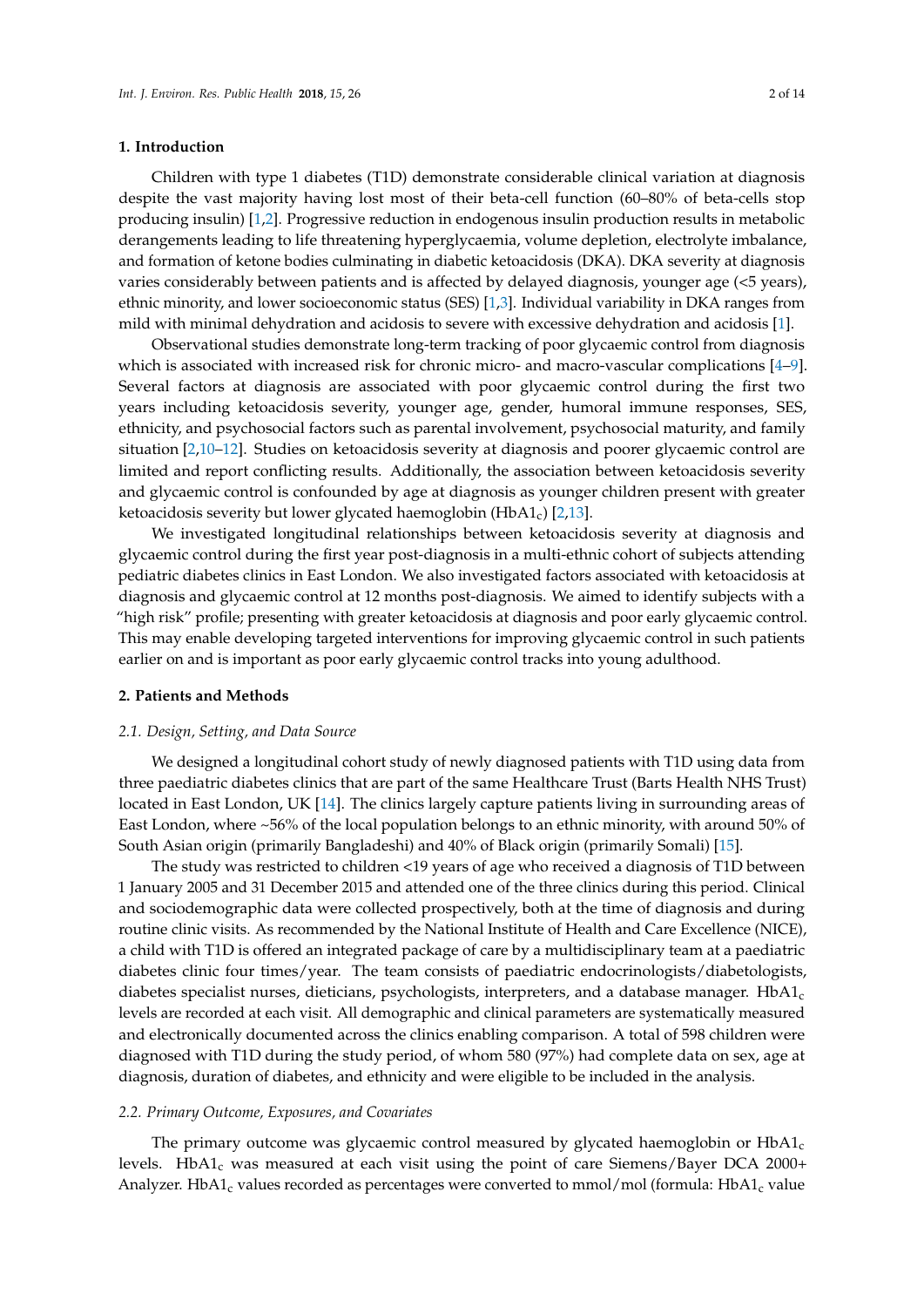in %−2.15) × 10.929). Subjects were classified as having good (HbA1<sub>c</sub> <58 mmol/mol), moderate (HbA1<sub>c</sub> 58–79 mmol/mol) and poor (HbA1<sub>c</sub>  $\geq$ 80 mmol/mol) glycaemic control.

The primary exposure was DKA severity at diagnosis measured by pH levels and the pH value (blood capillary samples) measured closest to initial presentation was used. Based on the ISPAD (International Society for Pediatric and Adolescent Diabetes) Clinical Practise Consensus Guidelines, subjects were grouped into normal (pH  $\geq$  7.3), mild (pH 7.2–7.29), moderate (pH 7.1–7.19), and severe (pH < 7.1) DKA [\[1\]](#page-11-0). These are also the national guidelines for the definition of DKA in the UK as recommended by NICE [\[16\]](#page-12-8).

Covariates included age at diagnosis, sex, ethnicity, SES, treatment type, and clinic attended. Participants (or their parents) self-identified their ethnicity (choosing 1 of 15 categories or the option to decline identifying their ethnicity) during clinic visits. We used the first recorded entries for ethnicity at the time of diagnosis. The 15 ethnic categories were collapsed into four broad groups: White, mixed-ethnicity (any mixed ethnicity combination), Black, and Asian (any Asian origin) reflecting the ethnic distribution of the study area in East London. The latter group included subjects mostly of Bangladeshi, Pakistani, and some Indian origin and a small proportion originating from other Asian countries.

SES was derived from postcode of residence using indices of multiple deprivation (IMD) 2010 for England [\[17\]](#page-12-9). The IMD is a small geographical area measure of deprivation with scores derived from a weighted combination of indicators across seven measures of deprivation including income, employment, education skills and training, health, barriers to housing and services, living environment, and crime. IMD scores are calculated at the level of lower-layer super output areas, with each area comprising 1500 individuals on average. Lower IMD rank scores indicate higher levels of deprivation.

Age at diagnosis was calculated by subtracting date of diagnosis from date of birth. Duration of diabetes was calculated in months by subtracting the date at first visit in the audit year from the date of diagnosis of T1D. For some analysis, age at diagnosis was categorised into 0–6, 7–12, and 13–18 years. Treatment type was a dichotomous variable with subjects categorised into insulin pump or non-insulin pump therapy.

#### *2.3. Statistical Analysis*

Baseline characteristics were compared across all DKA groups. Categorical variables were compared as frequencies using Chi2 or Fisher's Exact test (if numbers ≤5). Mean differences in baseline continuous variables by DKA were analysed using simple linear regression. We tested for a trend in continuous variables (age at diagnosis, pH levels, and HbA1<sub>c</sub>) across the different DKA groups using the Stata command "*nptrend*" (which uses an extension of the Wilcoxon rank-sum test for trend across ordered groups).

We used multivariable logistic regression to analyse factors (categorical age at diagnosis, sex, ethnicity, and SES (quartiles)) associated with DKA at diagnosis (defined as pH < 7.3).

Linear mixed effects modelling (growth curve analysis) was used to assess whether  $HbA1_c$ trajectories differed by DKA at diagnosis over the first 12 months post-diagnosis. This enables comparison of population average  $HbA1_c$  levels and change over time for the three DKA categories while controlling for covariates. We approximated time trends using a cubic model for time since diagnosis as this provided a better statistical fit compared to linear and quadratic models. We first fit a random intercept model (i.e., an unconditional means model) to define the intraclass correlation coefficient (ICC). This was compared to a random intercept and random slope model which had a better fit and was used in subsequent models. DKA at diagnosis (categorical), ethnicity, age at diagnosis (continuous), sex, SES (continuous), and diabetes clinic were entered as time-invariant predictors whereas treatment regimen was entered as time-variant. We ran four models: Model 1: Random intercept only (unconditional model); Model 2: unadjusted growth model with a cubic function of time since diagnosis (disease duration) as the time metameter; Model 3: adjusted for our primary predictor; DKA at diagnosis and additionally an interaction term between DKA and duration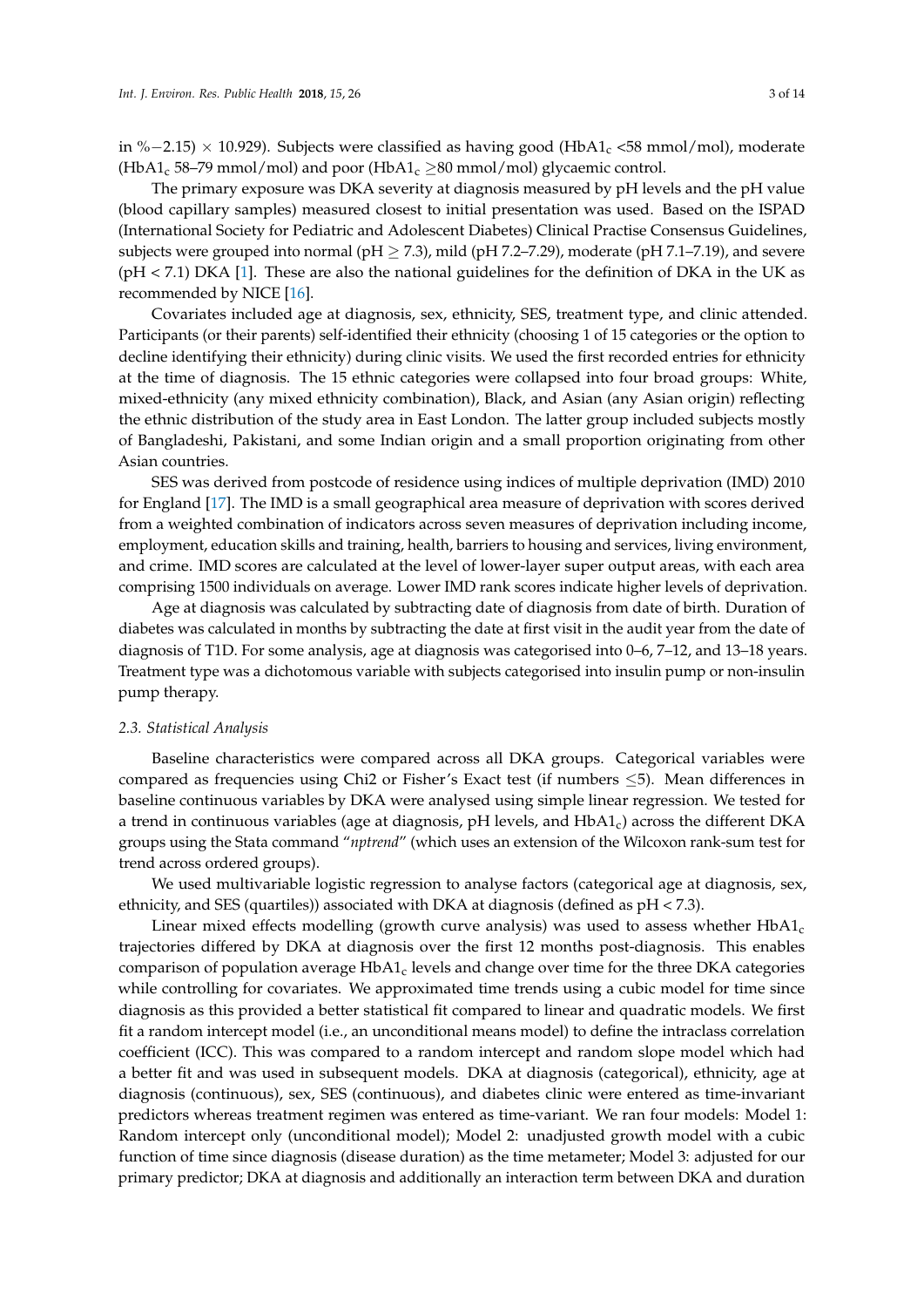attended. The model with an interaction between DKA status and linear duration only was chosen as it had a better fit than the model including interactions with higher order polynomials (quadratic and cubic duration). Additionally, both interaction models had a very similar visual fit. Model parameters were estimated by maximum likelihood and a heterogeneous autoregressive covariance structure was used in all models. We used generalized likelihood ratio statistics, −2 log-likelihood (−2 LL), Aikake information criterion (AIC), and sample-adjusted Bayesian information criterion (BIC) to compare model fit between subsequent nested models, and Wald statistics to test hypotheses about model parameters. We plotted cubic growth curves at the group level (i.e., DKA status at diagnosis) from the model with linear interaction terms to visualise model fit.

# *2.4. Factors Associated with Glycaemic (HbA1c) 12 Months Post-Diagnosis*

We calculated relative risk ratios (RRR) of moderate (HbA1<sub>c</sub> 58–79 mmol/mol) and poor (HbA1<sub>c</sub> ≥80 mmol/mol) glycaemic control with good control as the baseline, comparing those with DKA to no DKA at diagnosis using multivariable multinomial logistic regression. We ran two models: Model 1—minimally adjusted for DKA at diagnosis only; and Model 2—additionally adjusted for sex, age at diagnosis, ethnicity, treatment type, and paediatric diabetes clinic attended.

# *2.5. Sensitivity Analysis*

We compared the study sample of 364 children with data on pH at diagnosis with those missing data on pH at diagnosis ( $N = 126$ ) to ensure that results were generalizable to the eligible population  $(N = 580, \text{ of whom } 490 \text{ had pH data}).$ 

All analyses were run in Stata 13 (StataCorp LLC, Lakeway Drive, College Station, TX, USA).

For this study, all participants were anonymized making them unidentifiable. The study is registered with the R and D Office, GOS Institute of Child Health, UCL (University College London) (Project number 14PP08).

## **3. Results**

Of the 580 children with data on various covariates, 490 children had at least one recorded HbA1 $_c$ value within the first 12 months post-diagnosis. Of these, 126 children were missing data on pH at diagnosis, leaving a final sample of 364 with data on all other covariates for inclusion in analysis. There were no significant differences in age and  $HbA1_c$  at diagnosis between the study sample ( $N = 364$ ) and those excluded because of missing data on  $pH (N = 126)$ . We observed no significant differences in the distribution of cases by gender, ethnicity, and clinic attended between the study sample and those excluded because of missing data (Supplemental Table S1).

Mean age at diagnosis was 8.8 years. 41% presented with any form of DKA ( $pH \le 7.2$ ) at diagnosis. Females and younger children were more likely to present with lower pH levels at diagnosis. For example, mean age at diagnosis was two years lower in the severe compared to the normal DKA groups (7.5 vs. 9.6 years,  $p < 0.001$ , Table [1\)](#page-4-0). The severe, moderate and mild DKA groups had higher  $HbA1_c$  levels at diagnosis compared to the normal group, but differences were not statistically significant. However, a test for trend of HbA1c levels across the DKA categories was statistically significant ( $p = 0.03$ , Table [1\)](#page-4-0). There were no differences in proportions between the three DKA groups by ethnicity, SES, or diabetes clinic attended.

# *3.1. Factors Associated with DKA at diagnosis*

Females and those younger at diagnosis had increased odds to present with DKA (pH < 7.3). Compared to males, females had a 60% increased risk to present with DKA. Those aged 0–6 and 7–12 years at diagnosis had significantly increased odds to present with DKA (OR 2.9, 95% CI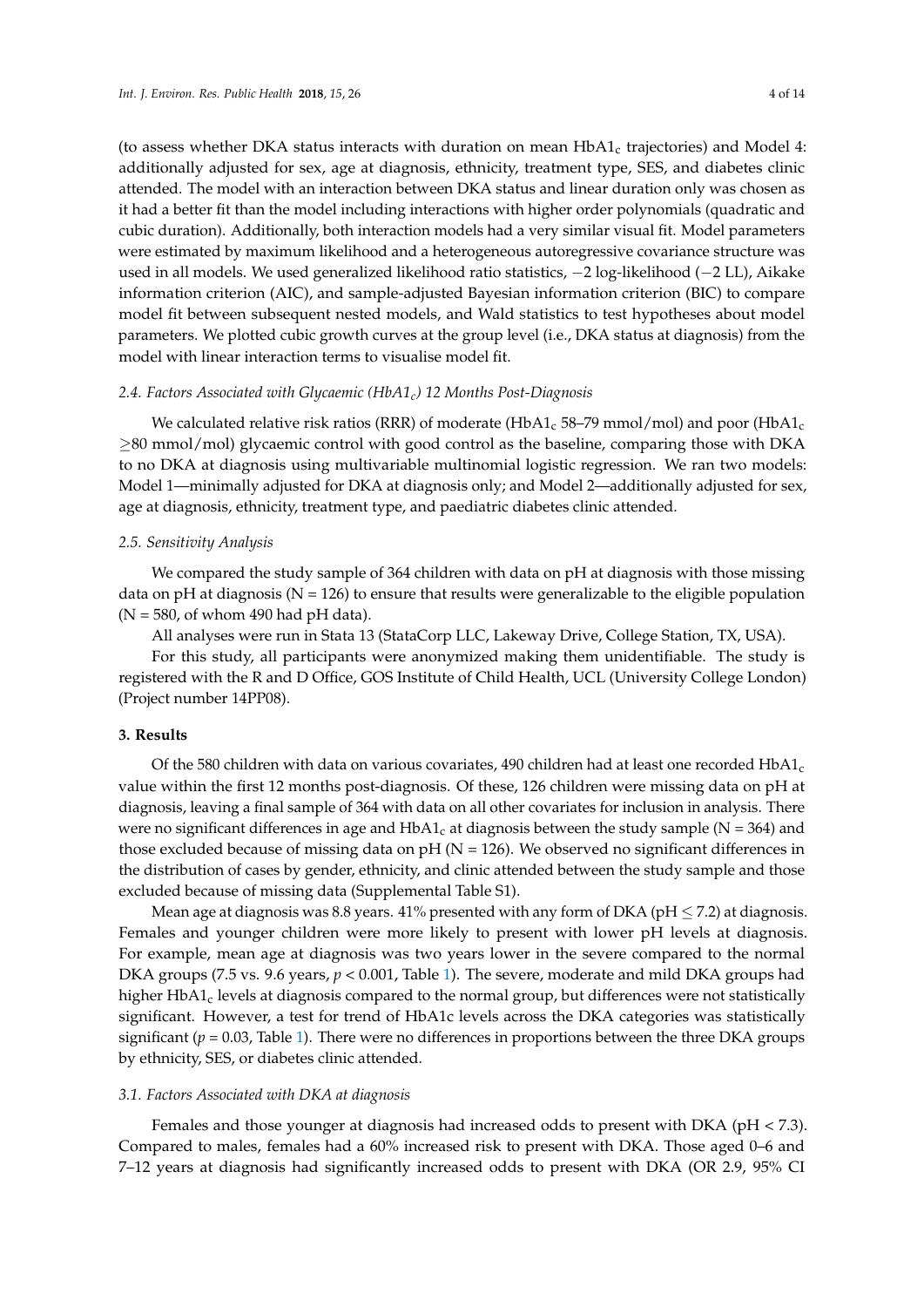1.5–5.6 and OR 2.3, 95% CI 1.2–4.3 respectively, Table [2\)](#page-5-0) compared to those aged 13–18 years. Ethnicity and SES were not associated with risk of DKA at diagnosis.

<span id="page-4-0"></span>**Table 1.** Characteristics of 364 children and young people diagnosed with type 1 diabetes between 2005 and 2015 and attending paediatric diabetes clinics in East London. Values are means (SD) or proportions.

|                                                | Diabetic Ketoacidosis at Diagnosis |                           |                               | <b>Statistical Significance</b> |            |                         |                         |
|------------------------------------------------|------------------------------------|---------------------------|-------------------------------|---------------------------------|------------|-------------------------|-------------------------|
| Covariate                                      | Normal<br>(pH > 7.3)               | Mild<br>$(pH 7.2 - 7.29)$ | Moderate<br>$(pH 7.1 - 7.19)$ | <b>Severe</b><br>(pH < 7.1)     | All        | $p$ -Value <sup>d</sup> | $p$ -Value <sup>e</sup> |
| N                                              | 214                                | 53                        | 42                            | 55                              | 364        |                         |                         |
| Age at diagnosis, continuous (Years)           | 9.6(4.1)                           | 7.9(4.2)                  | 7.5(4.2)                      | 7.5(4.2)                        | 8.8(4.2)   | < 0.001                 | < 0.001                 |
| Age at diagnosis, categorical                  |                                    |                           |                               |                                 |            |                         |                         |
| 0-6 years                                      | 32                                 | 42                        | 38                            | 42                              | 35         |                         |                         |
| 7-12 years                                     | 44                                 | 43                        | 52                            | 51                              | 46         | < 0.05                  | NA                      |
| $13-18$ years                                  | 24                                 | 15                        | 10                            | $\overline{7}$                  | 18         |                         |                         |
| Sex (Females)                                  | 47                                 | 49                        | 69                            | 60                              | 52         | < 0.05                  | NA                      |
| pH                                             | 7.38(0.05)                         | 7.25(0.03)                | 7.15(0.03)                    | 6.97(0.09)                      | 7.27(0.16) | < 0.001                 | < 0.001                 |
| $HbA1_c$ at diagnosis $a$ (mmol/mol)           | 87 (25.3)                          | 91(21.2)                  | 93 (19.7)                     | 94 (21.3)                       | 89 (23.6)  | 0.32                    | 0.03                    |
| $HbA1_c$ at 12 months $\frac{b}{c}$ (mmol/mol) | 68 (19.2)                          | 69 (17.7)                 | 69 (16.9)                     | 66 (12.8)                       | 68 (17.4)  | 0.84                    | 0.84                    |
| Ethnicity                                      |                                    |                           |                               |                                 |            |                         |                         |
| White                                          | 35                                 | 30                        | 38                            | 44                              | 36         |                         |                         |
| Mixed-ethnicity                                | 8                                  | 15                        | 14                            | 7                               | 10         | 0.63                    | NA                      |
| <b>Black</b>                                   | 23                                 | 23                        | 29                            | 18                              | 23         |                         |                         |
| Asian-Other                                    | 34                                 | 32                        | 19                            | 31                              | 31         |                         |                         |
| Paediatric diabetes Clinic                     |                                    |                           |                               |                                 |            |                         |                         |
| $\mathbf{1}$                                   | 29                                 | 25                        | 14                            | 24                              | 26         |                         |                         |
| $\overline{2}$                                 | 24                                 | 32                        | 33                            | 22                              | 26         | 0.42                    | NA                      |
| 3                                              | 47                                 | 43                        | 52                            | 55                              | 48         |                         |                         |
| Treatment <sup>c</sup>                         |                                    |                           |                               |                                 |            |                         |                         |
| Insulin pump therapy $(\%)$                    | 12                                 | 12                        | 6                             | 14                              | 12         | 0.73                    | NA                      |
| Number of HbA1c measurements                   | 2.5(1.4)                           | 2.9(1.8)                  | 2.5(1.3)                      | 2.6(1.4)                        | 2.6(1.5)   | 0.06                    | 0.45                    |
| Socioeconomic Status (SES) (median)            | 7367                               | 7481                      | 6474                          | 7767                            | 7367       | 0.67                    | NA                      |
| Proportion in most deprived<br>SES quartile    | 25                                 | 27                        | 22                            | 35                              | 27         | 0.14                    | NA                      |

<sup>a</sup> 227 initial HbA1<sub>c</sub> values measured during the first month post-diagnosis,  $\frac{b}{2}$  191 HbA1<sub>c</sub> values measured between the 10th and 12th months post-diagnosis, <sup>c</sup> Proportion of subjects on insulin pump therapy 12 months after diagnosis, d *p* values are for tests of equal means or proportion,  $e$  *p* values are for tests of trends for continuous outcomes by categorical DKA (diabetic ketoacidosis) only. NA = Not Applicable. Bold heading: variable name.

**Table 2.** Factors associated with diabetic ketoacidosis (pH < 7.3) at diagnosis of type 1 diabetes in 364 children and young people attending paediatric diabetes clinics in East London.

| Covariate        | OR (95% CI)      |
|------------------|------------------|
| Sex              |                  |
| Male             | Reference        |
| Female           | $1.6(1.1-2.4)$   |
| Age at diagnosis |                  |
| 0–6 years        | $2.9(1.5-5.6)$   |
| $7-12$ years     | $2.3(1.2 - 4.3)$ |
| $13-18$ years    | Reference        |
| Ethnicity        |                  |
| White            | Reference        |
| Mixed-ethnicity  | $1.1(0.5-2.3)$   |
| Black            | $0.8(0.4-1.4)$   |
| Asian            | $0.8(0.5-1.3)$   |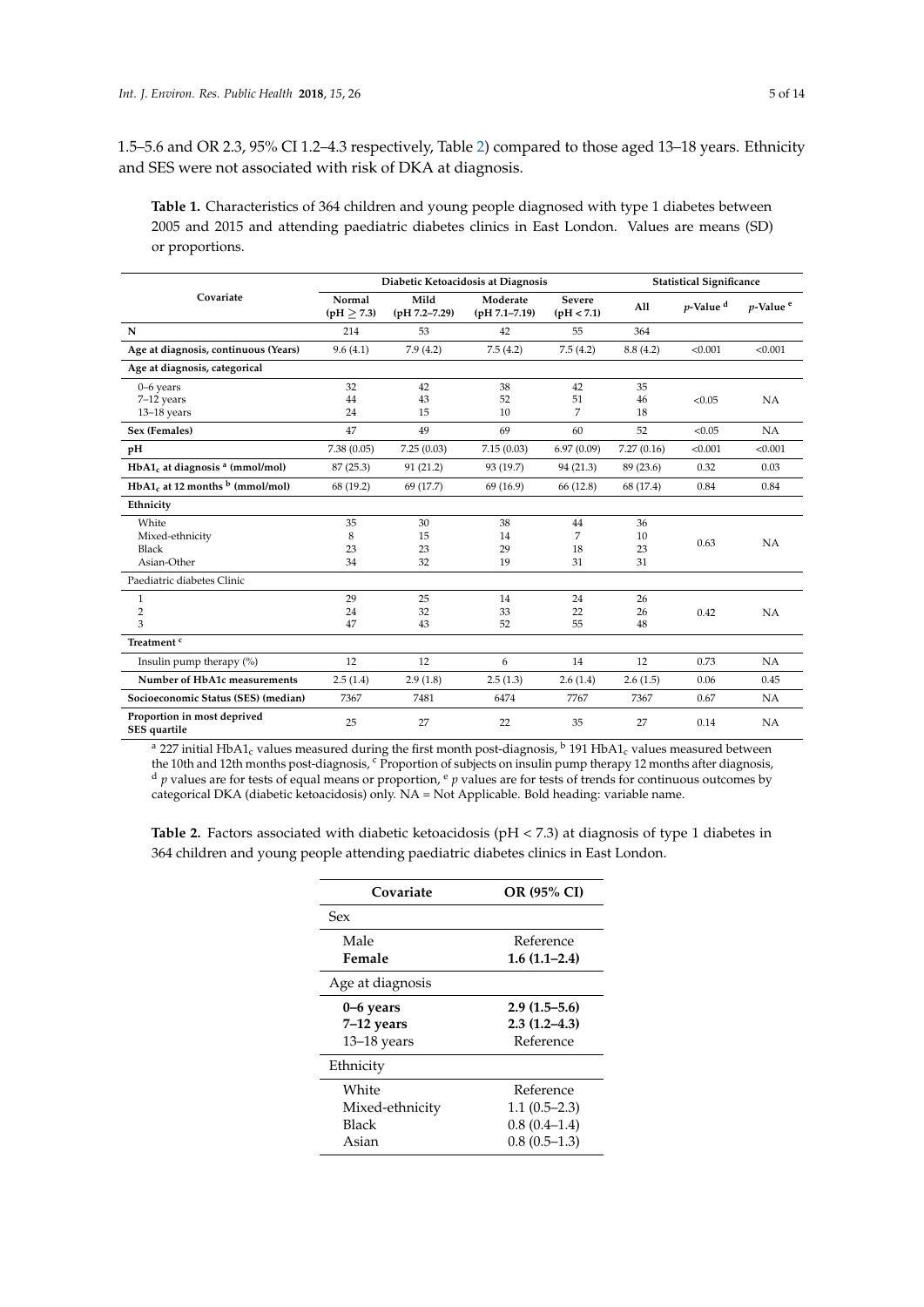<span id="page-5-0"></span>

| Covariate            | OR (95% CI)    |  |
|----------------------|----------------|--|
| <b>SES</b>           |                |  |
| Quartile 1 (poorest) | Reference      |  |
| Ouartile 2           | $0.8(0.5-1.5)$ |  |
| Ouartile 3           | $1.2(0.7-2.1)$ |  |
| Quartile 4 (richest) | $0.6(0.3-1.2)$ |  |

**Table 2.** *Cont.* 

Text in bold indicates statistical significance at *p* < 0.05, socioeconomic status. Text in bold indicates statistical significance at *p* < 0.05, socioeconomic status.

# 3.2. Longitudinal Analysis of HbA1c Trajectories by DKA Status (pH Level) at Diagnosis

Mean  $HbA1_c$  for the study sample at diagnosis was 96 mmol/mol. On average, subjects experienced a sharp decline in HbA1<sub>c</sub> in the first two months following diagnosis ( $-21$  mmol/mol, 95% CI  $-22$ ,  $-19$ , Model 2, Table [3\)](#page-7-0). The initial decline in HbA1<sub>c</sub> (negative linear term,  $-21$  mmol/mol), was followed by a slight gradual increase in HbA1<sub>c</sub> (positive quadratic term, 3 mmol/mol) before a gra[d](#page-7-0)ual decrease and stabilisation of  $HbA1_c$  (small negative cubic term,  $-0.1$  mmol/mol, Table 3 and Figure 1). [Su](#page-5-1)bjects in the moderate and severe DKA groups had higher  $HbA1_c$  at diagnosis (8 mmol/mol and 9 mmol/mol respectively, Model 3, Table [3\)](#page-7-0). Adjustment for covariates did not (8 mmol/mol and 9 mmol/mol respectively, Model 3, Table 3). Adjustment for covariates did not significantly affect the estimates for DKA status at diagnosis (moderate DKA; 8, 95% CI 2–14 and significantly affect the estimates for DKA status at diagnosis (moderate DKA; 8, 95% CI 2–14 and severe DKA; 10 mmol/mol, 4–15, Model 4, Table 3). severe DKA; 10 mmol/mol, 4–15, Model 4, Table [3\)](#page-7-0)

<span id="page-5-1"></span>

Figure 1. Linear adjusted and predicted HbA1<sub>c</sub> trajectories based on DKA status at diagnosis in children and young people diagnosed with type 1 diabetes and attending paediatric diabetes clinics 364 children and young people diagnosed with type 1 diabetes and attending paediatric diabetes clinics in East London. DKA: diabetic ketoacidosis. in East London. DKA: diabetic ketoacidosis.

The test for interaction between DKA at diagnosis and duration on mean HbA1c trajectories was The test for interaction between DKA at diagnosis and duration on mean HbA1<sub>c</sub> trajectories was not interaction between DKA at diagnosis and duration on mean HbA1<sub>c</sub> trajectories was statistically significant (*p* = 0.01), indicating initial differences in HbA1<sub>c</sub> trajectories by DKA was no longer apparent after the initial steep decrease in HbA1<sub>c</sub> (linear term for duration). The moderate and<br>**DISA, FRA1c (1, 05% CI +2, 05% CI** +2, 05% CI +2, 05% CI +2, 05% CI +2, 05% CI +2, 05% CI +2, 05% CI +2, 05% CI +2 severe DKA groups experienced a small additional decrease in  $HbA1_c$  (−1 mmol/mol, 95% CI −2, −0.1 and −1 mmol/mol, −2, −1 respectively) when compared with the normal DKA group during<br>definition and DKA group during the first three months. Figure [1](#page-5-1) shows the adjusted predicted population average HbA1<sub>c</sub> trajectories by  $\overline{D}$  $\rm{DKA}$  group over 12 months post-diagnosis. Differences in HbA1<sub>c</sub> levels by DKA at diagnosis are no longer evident from around six months post-diagnosis. Additionally, differences in HbA1<sub>c</sub> trajectories<br>' by severe and moderate DKA were negligible (i.e., trajectories run concurrently).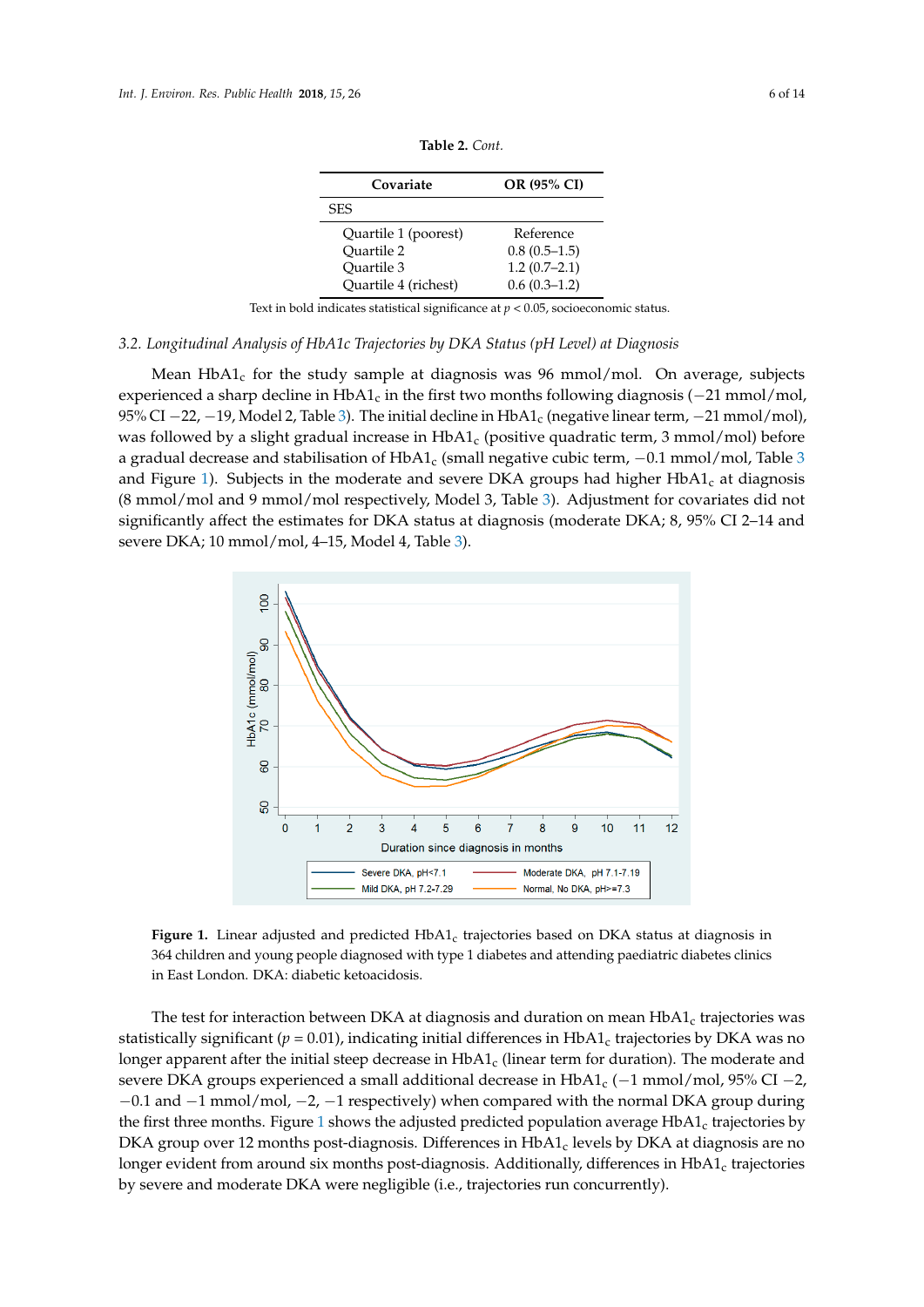Table 3. Mixed effects models for longitudinal change in glycaemic control (HbA1<sub>c</sub>) during the first year post-diagnosis of type 1 diabetes in 364 children attending paediatric diabetes clinics in East London.

| Covariates                                    | Model 1: Random<br><b>Intercept Only</b>                      | Model 2: Unconditional<br><b>Growth Model Plus</b><br><b>Random Slope</b> | Model 3: Plus DKA at<br>Diagnosis and Interactions<br>between DKA and Duration | Model 4: Plus All Other<br>Covariates*                   |
|-----------------------------------------------|---------------------------------------------------------------|---------------------------------------------------------------------------|--------------------------------------------------------------------------------|----------------------------------------------------------|
| Fixed effects                                 | Mean difference in HbA1 <sub>c</sub> ,<br>$mmol/mol$ (95% CI) | Mean difference in $HbA1_c$ ,<br>$mmol/mol$ (95% CI)                      | Mean difference in $HbA1_c$ ,<br>$mmol/mol$ (95% CI)                           | Mean difference in $HbA1_c$ ,<br>$mmol/mol$ (95% CI)     |
| Constant/intercept<br>$(HbA1_c, mmol/mol)$    | 96 (93, 98)                                                   | 96 (94, 99)                                                               | 93 (90, 96)                                                                    | 87 (80, 94)                                              |
| Slope coefficients                            |                                                               |                                                                           |                                                                                |                                                          |
| Duration in months                            |                                                               |                                                                           |                                                                                |                                                          |
| Linear<br>Ouadratic<br>Cubic                  | $-20(-21,-18)$<br>3(3,3)<br>$-0.1$ ( $-0.2$ , $-0.1$ )        | $-21(-22, -19)$<br>3(3, 4)<br>$-0.1$ ( $-0.2$ , $-0.1$ )                  | $-20(-22,-19)$<br>3(3, 4)<br>$-0.1$ ( $-0.2$ , $-0.1$ )                        | $-20(-22, -19)$<br>3(3, 4)<br>$-0.1$ ( $-0.2$ , $-0.1$ ) |
| DKA at diagnosis                              |                                                               |                                                                           |                                                                                |                                                          |
| Normal (no DKA)<br>Mild<br>Moderate<br>Severe |                                                               |                                                                           | Reference<br>6(0, 11)<br>8(2, 14)<br>9(3, 15)                                  | $5(-1, 10)$<br>8(2, 14)<br>10(4, 15)                     |
| Sex                                           |                                                               |                                                                           |                                                                                |                                                          |
| Male<br>Female                                |                                                               |                                                                           |                                                                                | Reference<br>$-1(-3, 2)$                                 |
| Age at diagnosis (years)                      |                                                               |                                                                           |                                                                                | $0.2(-1, 1)$                                             |
| Ethnicity                                     |                                                               |                                                                           |                                                                                |                                                          |
| White<br>Mixed-ethnicity<br>Black<br>Asian    |                                                               |                                                                           |                                                                                | Reference<br>7(2, 12)<br>5(1, 9)<br>6(3, 10)             |
| Treatment type                                |                                                               |                                                                           |                                                                                |                                                          |
| Non-insulin pump<br>Insulin pump              |                                                               |                                                                           |                                                                                | Reference<br>$-7(-11,-2)$                                |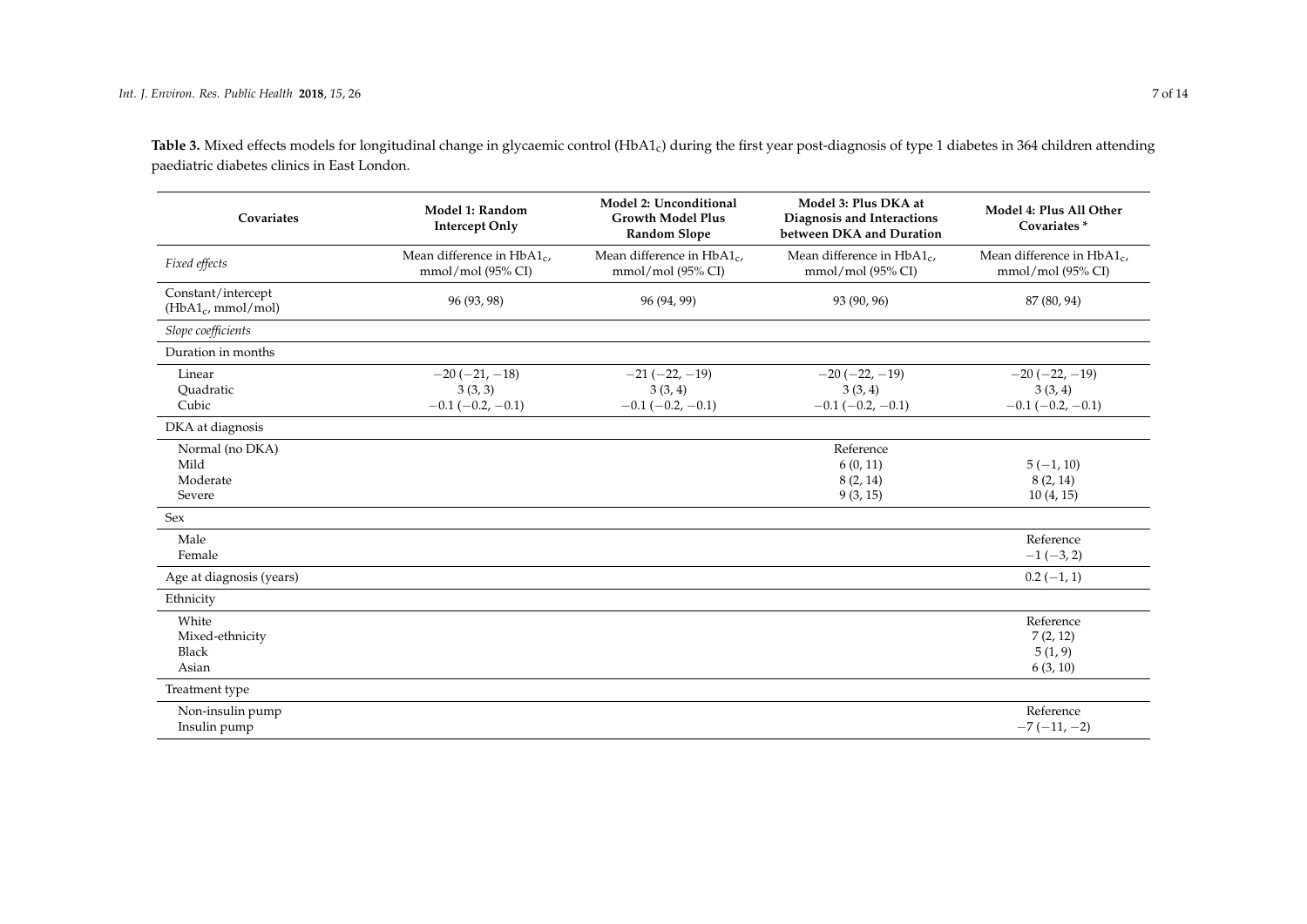| Covariates                                                 | Model 1: Random<br><b>Intercept Only</b> | Model 2: Unconditional<br><b>Growth Model Plus</b><br><b>Random Slope</b> | Model 3: Plus DKA at<br>Diagnosis and Interactions<br>between DKA and Duration | Model 4: Plus All Other<br>Covariates* |
|------------------------------------------------------------|------------------------------------------|---------------------------------------------------------------------------|--------------------------------------------------------------------------------|----------------------------------------|
| Paediatric Diabetes Clinic                                 |                                          |                                                                           |                                                                                |                                        |
| Clinic 1                                                   |                                          |                                                                           |                                                                                | Reference                              |
| Clinic 2                                                   |                                          |                                                                           |                                                                                | $-0.1(-4, 3)$                          |
| Clinic 3                                                   |                                          |                                                                           |                                                                                | 5(1, 8)                                |
| Socioeconomic Status                                       |                                          |                                                                           |                                                                                | $0.1(-0.1, 1)$                         |
| Interaction between DKA and duration                       |                                          |                                                                           |                                                                                |                                        |
| Linear * DKA Normal                                        |                                          |                                                                           | Reference                                                                      | Reference                              |
| Linear * DKA Mild                                          |                                          |                                                                           | $-1(-2,1)$                                                                     | $-1(-1,1)$                             |
| Linear * DKA Moderate                                      |                                          |                                                                           | $-1$ (-2, -0.1)                                                                | $-1$ (-2, -0.1)                        |
| Linear * DKA Severe                                        |                                          |                                                                           | $-1(-2, -0.4)$                                                                 | $-1(-2,-1)$                            |
| Interclass Correlation (ICC)                               | 0.41                                     | 0.60                                                                      | 0.58                                                                           | 0.53                                   |
| Model fit                                                  |                                          |                                                                           |                                                                                |                                        |
| Aikake information criterion (AIC)                         | 10,790.12                                | 10,725.24                                                                 | 10,721.18                                                                      | 10,694.27                              |
| Bayesian information criterion (BIC)                       | 10,821.04                                | 10,766.46                                                                 | 10,793.32                                                                      | 10,812.79                              |
| $-2$ LL                                                    | 10,778                                   | 10,709.22                                                                 | 10,693.182                                                                     | 10,648.272                             |
| Likelihood ratio test for model<br>comparison $(p$ -value) | NA                                       | < 0.0001                                                                  | < 0.01                                                                         | < 0.0001                               |

<span id="page-7-0"></span>**\*** Model 4 adjusted for sex, age at diagnosis, ethnicity, SES, treatment type (insulin pump vs. no insulin pump) and pediatric diabetes clinic attended.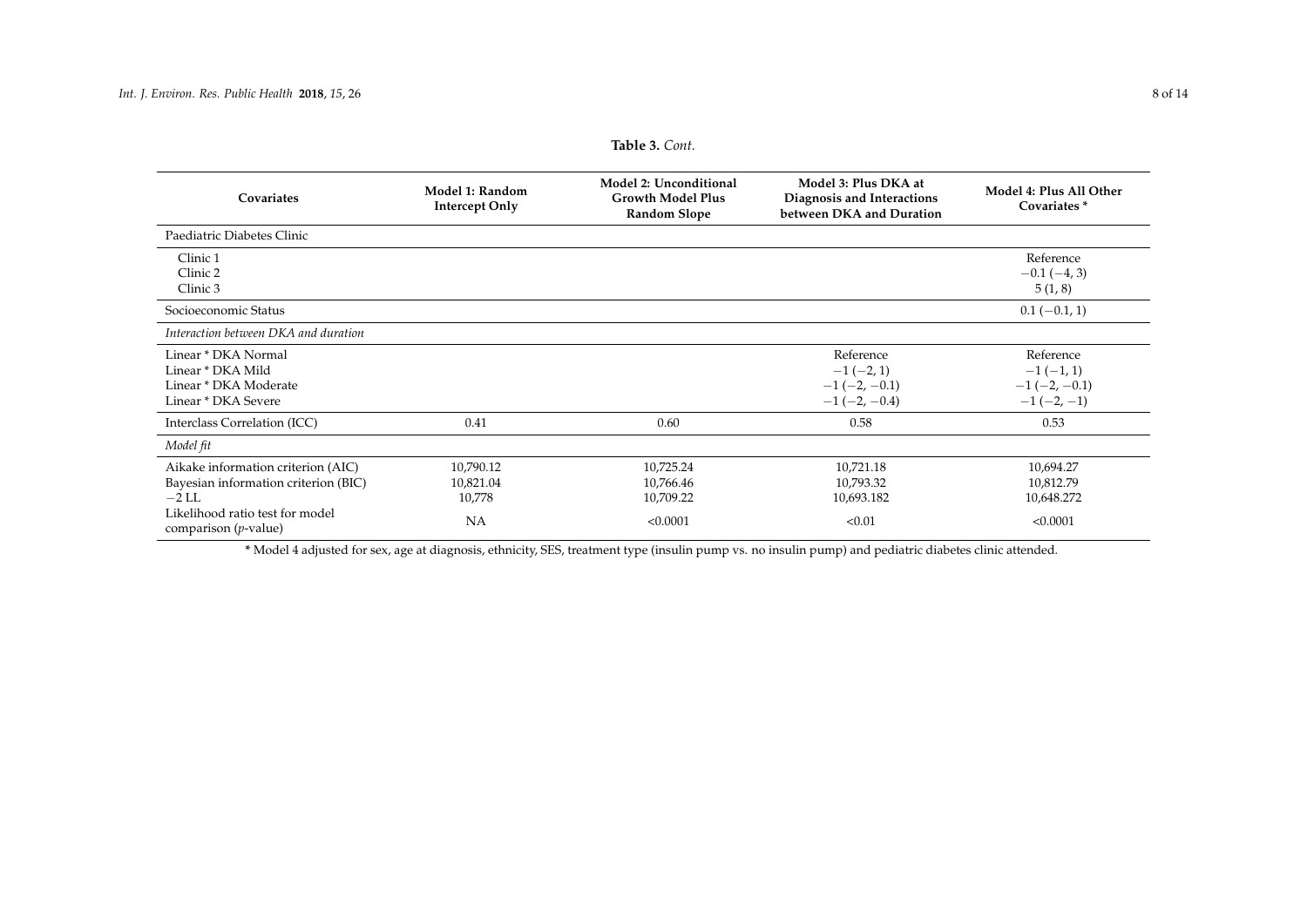Ethnic minority groups had significantly higher  $HbA1_c$  at diagnosis. The model with all covariates, including the interaction term between DKA status and duration, had the best model fit (Model 4, Table [3,](#page-7-0) i.e., the lowest AIC = 10694.27 and −2 LL = 10648.272).

# *3.3. Factors Associated with Glycaemic Control (HbA1c) 12 Months Post-Diagnosis*

DKA at diagnosis was not associated with moderate or poor glycaemic control 12 months post-diagnosis. Factors like age at diagnosis, ethnicity, gender, clinic and treatment type were associated with glycaemic control. Children diagnosed between 0–6 years of age were at increased risk for moderate glycaemic control (RRR (Relative risk ratio) 2.3, 95% CI 1.1–4.9, Table [4\)](#page-9-0). Additionally, Black and mixed ethnicity children were at increased risk for poor glycaemic control compared to White children (adjusted RRR 5.4, 95% CI 1.7–17.3 and RRR 2.5, 95% CI 1.2–6.0, respectively, Table [4\)](#page-9-0). Males were at decreased risk for poor glycaemic control.

Table 4. Relative risk ratios (RRR) associated with moderate (HbA1<sub>c</sub> 58–79 mmol/mol) and poor glycaemic control (HbA1<sub>c</sub>  $\geq$ 80 mmol/mol) 12 months post-diagnosis of type 1 diabetes in 396 children and young people attending paediatric diabetes clinics in East London.

| Glycaemic Control          | Model 1, Minimally<br><b>Adjusted RRR</b> | 95% CI      | Model 2, Adjusted for<br><b>All Covariates RRR</b> | 95% CI      |
|----------------------------|-------------------------------------------|-------------|----------------------------------------------------|-------------|
| Good                       | 1.0                                       |             | 1.0                                                |             |
| Moderate                   |                                           |             |                                                    |             |
| <b>DKA</b>                 |                                           |             |                                                    |             |
| No (pH $\geq$ 7.3)         | 1.0                                       |             | 1.0                                                |             |
| Yes ( $pH < 7.3$ )         | 1.0                                       | $0.6 - 1.6$ | 0.8                                                | $0.5 - 1.4$ |
| <b>Sex</b>                 |                                           |             |                                                    |             |
| Females                    |                                           |             | 1.0                                                |             |
| Males                      |                                           |             | 0.7                                                | $0.4 - 1.1$ |
| Age at diagnosis           |                                           |             |                                                    |             |
| 0-6 years                  |                                           |             | 2.3                                                | $1.1 - 4.9$ |
| 7-12 years                 |                                           |             | 1.7                                                | $0.8 - 3.5$ |
| $13-18$ years              |                                           |             | 1.0                                                |             |
| Ethnicity                  |                                           |             |                                                    |             |
| White                      |                                           |             | 1.0                                                |             |
| Mixed-ethnicity            |                                           |             | 2.3                                                | $0.9 - 5.6$ |
| Black                      |                                           |             | 1.0                                                | $0.5 - 1.8$ |
| Asian-Other                |                                           |             | 0.7                                                | $0.4 - 1.3$ |
| <b>Treatment type</b>      |                                           |             |                                                    |             |
| No insulin pump            |                                           |             | 1.0                                                |             |
| Insulin pump               |                                           |             | 0.4                                                | $0.2 - 0.8$ |
| Paediatric Diabetes Clinic |                                           |             |                                                    |             |
| $\mathbf{1}$               |                                           |             | 1.0                                                |             |
| $\overline{2}$             |                                           |             | 1.2                                                | $0.6 - 2.4$ |
| 3                          |                                           |             | 0.8                                                | $0.4 - 1.4$ |
| Poor                       |                                           |             |                                                    |             |
| <b>DKA</b>                 |                                           |             |                                                    |             |
| No (pH $\geq$ 7.3)         | 1.0                                       |             | 1.0                                                |             |
| Yes ( $pH < 7.3$ )         | 1.0                                       | $0.6 - 1.8$ | 1.1                                                | $0.6 - 2.1$ |
| <b>Sex</b>                 |                                           |             |                                                    |             |
| Females                    |                                           |             | 1.0                                                |             |
| <b>Males</b>               |                                           |             | 0.5                                                | $0.2 - 0.9$ |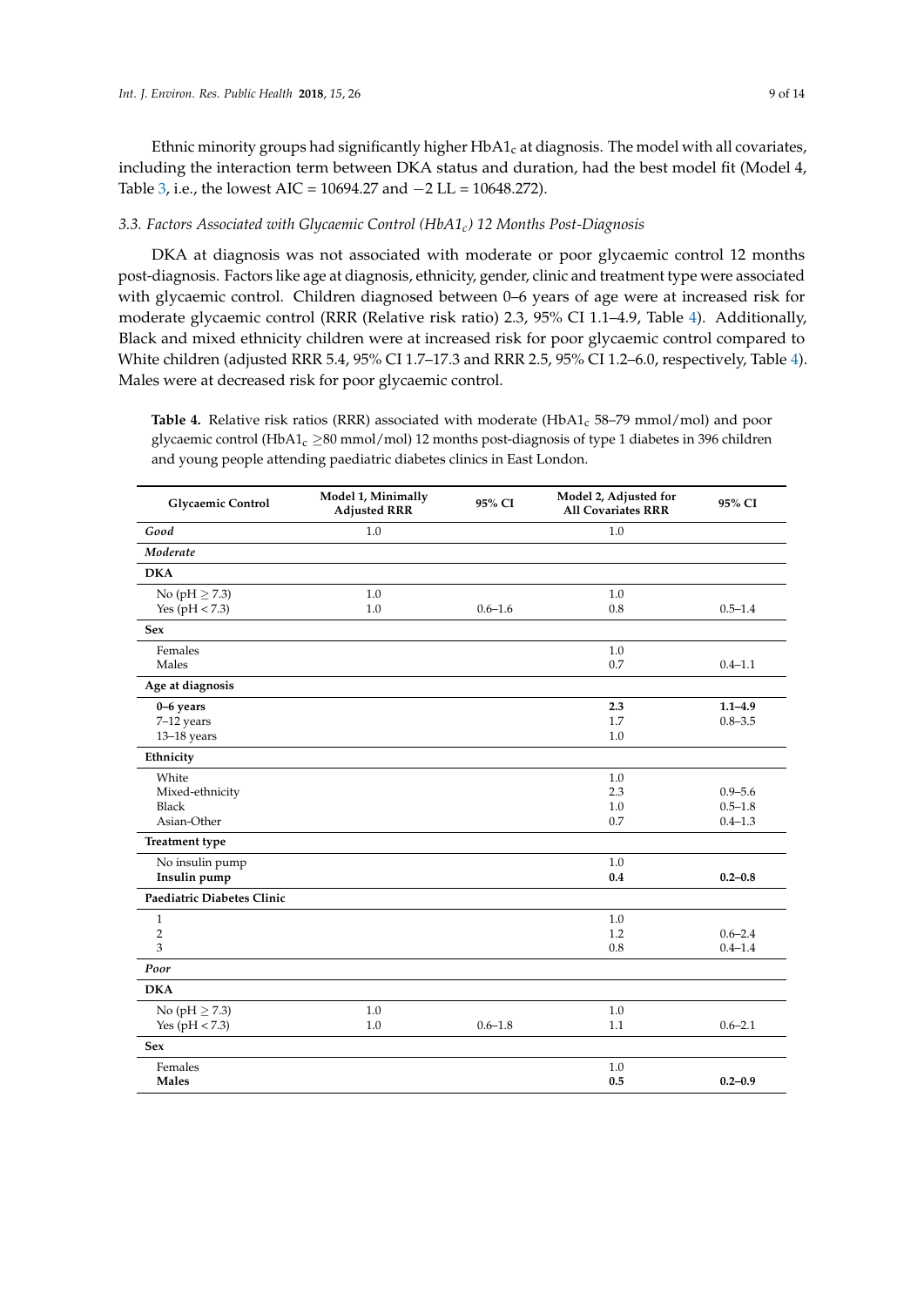<span id="page-9-0"></span>

| <b>Glycaemic Control</b> | Model 1, Minimally<br><b>Adjusted RRR</b> | 95% CI | Model 2, Adjusted for<br><b>All Covariates RRR</b> | 95% CI       |
|--------------------------|-------------------------------------------|--------|----------------------------------------------------|--------------|
| Age at diagnosis         |                                           |        |                                                    |              |
| 0–6 years                |                                           |        | 0.3                                                | $0.1 - 0.7$  |
| 7-12 years               |                                           |        | 0.7                                                | $0.3 - 1.6$  |
| $13-18$ years            |                                           |        | 1.0                                                |              |
| Ethnicity                |                                           |        |                                                    |              |
| White                    |                                           |        | 1.0                                                |              |
| Mixed-ethnicity          |                                           |        | 5.4                                                | $1.7 - 17.3$ |
| <b>Black</b>             |                                           |        | 2.5                                                | $1.2 - 6.0$  |
| Asian-Other              |                                           |        | 1.7                                                | $0.7 - 3.9$  |
| <b>Treatment type</b>    |                                           |        |                                                    |              |
| No insulin pump          |                                           |        | 1.0                                                |              |
| Insulin pump             |                                           |        | 0.3                                                | $0.1 - 0.9$  |
| Paediatric Clinic        |                                           |        |                                                    |              |

| Table 4. Cont. |  |
|----------------|--|
|----------------|--|

3 1.5 0.6–3.7 Text in bold indicates statistical significance at  $p < 0.05$ . RRR: relative risk ratio.

**2 3.7 1.5–9.0**

 $1.0$ 

#### **4. Discussion**

In this multi-ethnic cohort, we found females and those diagnosed at younger ages had increased risk for moderate and severe DKA at initial presentation. Subjects with moderate or severe DKA presented with higher  $HbA1_c$  levels. However, differences in early glycaemic control by DKA status were no longer evident from six months post-diagnosis. Most subjects experienced a steep decline in  $HbA1<sub>c</sub>$ —the "honeymoon phase"—during the first two months post-diagnosis irrespective of their initial DKA status. Lastly, in line with longitudinal modelling, initial DKA status was not associated with glycaemic control one year post-diagnosis, but ethnicity, age, and gender were relevant factors.

Mixed effect modelling allows for the inclusion of a large number of data points even when the data is 'unbalanced' (subjects with differing number of data points measured at different times). To our knowledge, this is the first study in the UK to investigate associations between pH/DKA at diagnosis and early glycaemic control using longitudinal modelling as data on pH is not routinely collected in national datasets. We had near complete data on covariates (sex, age at diagnosis, duration, and ethnicity). Ethnicity was self-identified which is considered to be the 'gold standard' in studies on ethnicity and health. Data was collected from routine electronic medical records limiting recall and selection bias.

Limitations include that the study sample was drawn from three diabetes clinics (operating together as a network since 2012) and results may not be generalizable to the rest of the country. One cannot exclude the possibility of residual confounding due to other factors impacting glycaemic control at diagnosis and during follow-up which may interact with ketoacidosis severity including delayed diagnosis and sociodemographic factors (family structure and family history of diabetes). As data on insulin doses is not collected, we were unable to investigate potential differences in rates of transient remission by DKA and ethnicity. Contrary to expectations, SES was not associated with risk for DKA at diagnosis or with glycaemic control in the longitudinal analysis. A significant proportion of the study sample was deprived (reflecting the neighbourhoods from which the sample was drawn) leading to low variability in SES. In a previous study on the same cohort, we found no associations between SES and pH levels,  $HbA1_c$  at diagnosis or during follow-up [\[14\]](#page-12-6). A significant proportion of our subjects were missing data on pH levels. However, we found no significant differences between those excluded because of missing data from those included indicating generalizability of the results to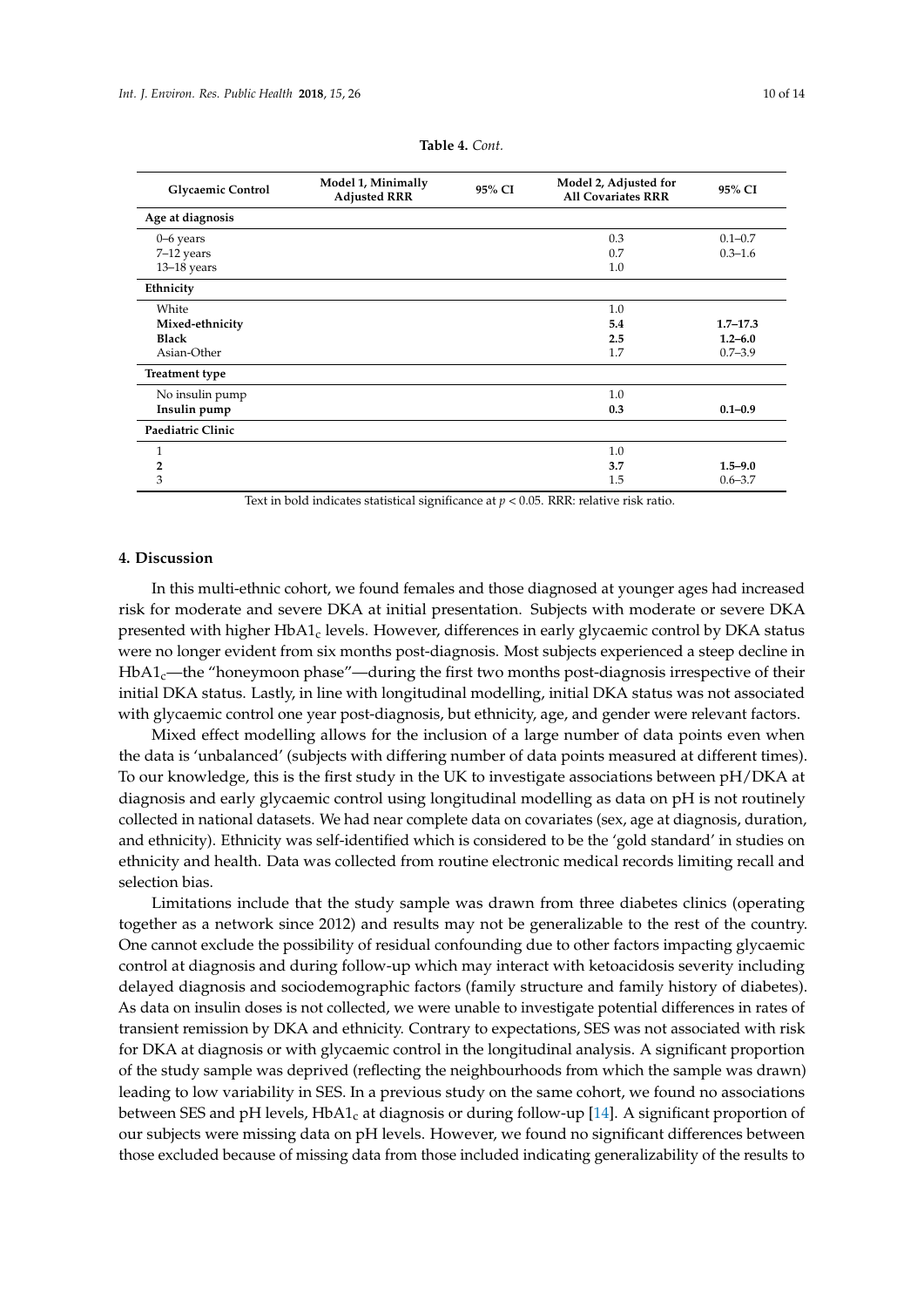the entire study population. Subjects diagnosed abroad or in other clinics in the country were expected to have missing pH data as their initial medical records were inaccessible.

Our study corroborates associations between younger age at diagnosis and increased risk for DKA at presentation [\[2,](#page-11-1)[3,](#page-12-0)[18–](#page-12-10)[20\]](#page-13-0). Additionally, we found that females have an increased risk for DKA at diagnosis. However, previous studies report inconsistent associations between gender and risk for DKA at diagnosis and we can offer no firm hypothesis to explain our observation [\[3,](#page-12-0)[19\]](#page-12-11). Åkesson et al. hypothesise that non-recognition of symptoms in females leading to a later diagnosis and hence greater disease severity at initial presentation could be a potential explanation [\[19\]](#page-12-11). However, we found no statistical differences in age at diagnosis between males and females. During adolescence, females are more insulin resistant than males, which may impact on frequency and severity of DKA. However there was no gender difference between the ages of 13 and 18 years so this is unlikely to be the explanation. The severity of the autoimmune process and the level of endogenous insulin production after diagnosis of T1D does not differ between the sexes so this is also unlikely to explain the observed gender difference [\[21\]](#page-13-1).

Our cohort is unique with its high proportion of ethnic minorities and social deprivation, so within this there may be relevant cultural and social factors that impact on the timing of seeking medical assistance for girls compared with boys but we have no evidence to support this hypothesis.

The proportion of subjects presenting with DKA (41%) is higher than that reported elsewhere but differences are likely due to the differing cut-offs for DKA [\[3\]](#page-12-0). We found no ethnic differences in DKA severity at diagnosis as reported in a previous UK-based study [\[22\]](#page-13-2). However, more recent studies have not found ethnic differences in prevalence of DKA at diagnosis [\[3\]](#page-12-0). High HbA1<sub>c</sub> levels at diagnosis, followed by the steep decline during the first two months and the subsequent gradual increase observed here is similar to that reported elsewhere [\[23–](#page-13-3)[25\]](#page-13-4). Additionally, ethnic differences in initial and 12 months  $HbA1_c$  levels was previously reported in this cohort and other studies [\[23\]](#page-13-3).

Few studies have analysed associations between DKA/pH at presentation and glycaemic control during the first year post-diagnosis limiting comparisons. Åkesson et al. reported a significant inverse association between pH level and  $HbA1_c$  at diagnosis in a Swedish cohort but did not report long-term associations [\[19\]](#page-12-11). In a single centre study on Scottish children, Lawes et al. found male patients with DKA at diagnosis had higher  $HbA1<sub>c</sub>$  six months post-diagnosis, but the study did not report longitudinal HbA1<sub>c</sub> trajectories based on DKA at diagnosis [\[4\]](#page-12-1).

The evidence for a metabolic memory in T1D (the association between early tight glycaemic control due to intensive treatment and reduced risk for long term micro- and macro-vascular complications risk and mortality) has highlighted the need to achieve good glycaemic control in the months following diagnosis [\[26\]](#page-13-5). Identifying modifiable predictors of this early glycaemic control would potentially aid this clinical approach. In addition to socioeconomic and demographic factors (access to health care and awareness in primary care communities), the severity of DKA at presentation with T1D may partly be a reflection of endogenous insulin production. For example, children <5 years are more likely to present in severe DKA and are thought to have a more aggressive autoimmune mediated destruction of pancreatic beta cells and therefore, potentially reduced endogenous insulin. This is relevant as the latter is an important predictor of long-term glycaemic control and risk of complications and is also a target for T1D intervention studies. For those under 5 years of age, our data supports a link between DKA severity and lower endogenous insulin production (and consequently a shorter "honeymoon period") as this age group has increased risk to present with severe DKA and have higher  $HbA1_c$  at 12 months post-diagnosis.

#### **5. Novelty Statement**

Moderate and severe DKA at diagnosis is associated with poorer initial glycaemic control during the first few months post-diagnosis in a multi-ethnic cohort of children with newly diagnosed type 1 diabetes.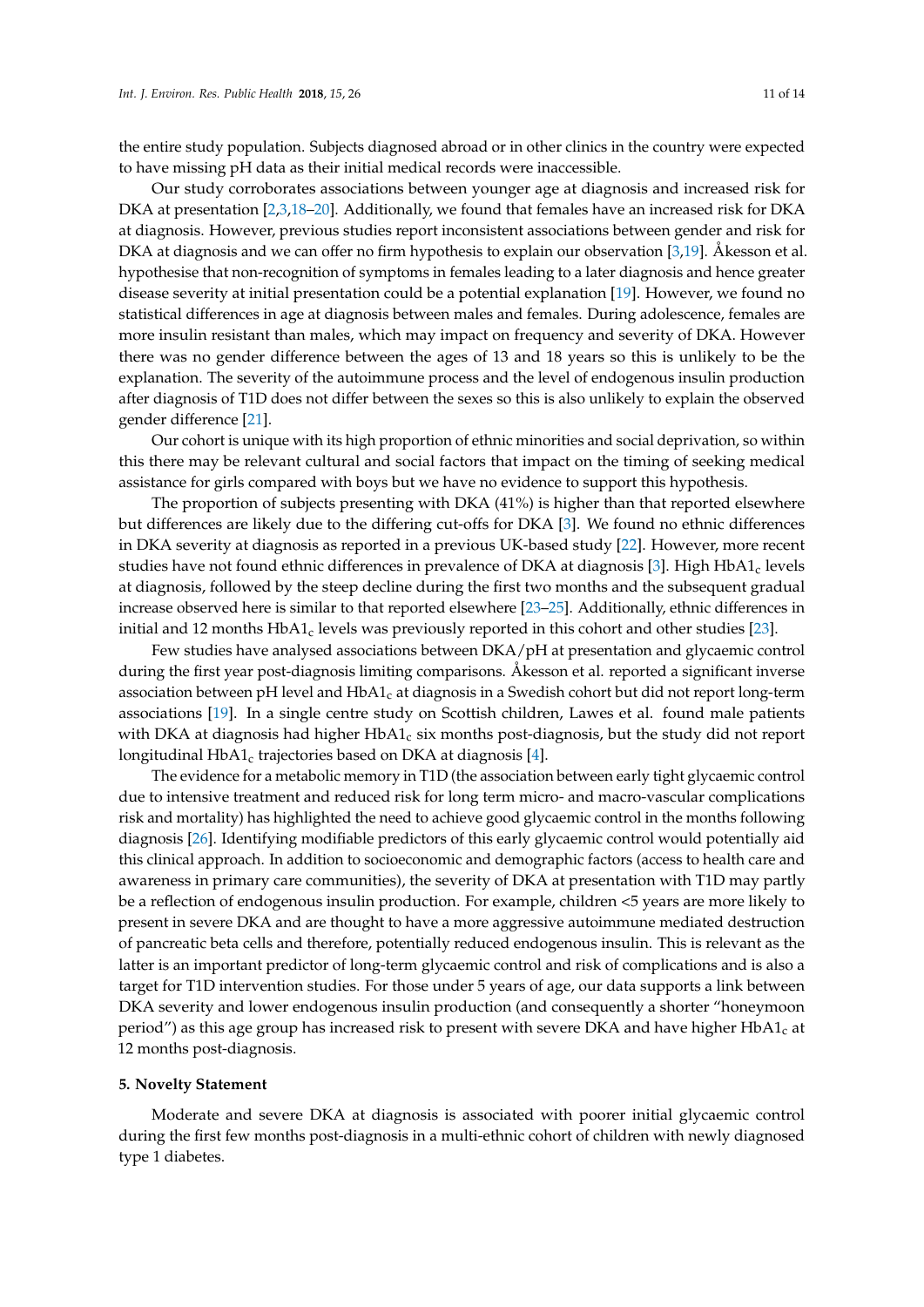DKA severity at diagnosis no longer determines HbA1<sub>c</sub> trajectories from around six months post-diagnosis.

Age at diagnosis, gender, ethnicity, and insulin pump use are determining factors for glycaemic control one year after diagnosis.

Greater focus on education and awareness of T1D in the community, early diagnosis in primary care, and intensive treatment will improve favourable glycaemic control, especially in younger subjects.

## **6. Conclusions**

This study confirms previous findings that females and younger age is associated with increased risk for moderate and severe DKA at T1D diagnosis. A novel finding is that moderate and severe DKA at diagnosis is associated with poorer initial glycaemic control during the first few months after first clinical presentation. However, the differing  $HbA1_c$  trajectories by DKA severity are no longer apparent from six months post-diagnosis. Age, ethnicity, and insulin pump-use appear to be strong factors determining glycaemic control one year after diagnosis. A greater focus on education and awareness of T1D in the community, early diagnosis in primary care, and intensive insulin therapy in order to achieve favourable glycaemic control, especially in younger subjects, will reduce the risk for short- and long-term outcomes associated with T1D.

**Supplementary Materials:** The following are available online at [www.mdpi.com/1660-4601/15/1/26/s1,](www.mdpi.com/1660-4601/15/1/26/s1) Table S1: Comparison of characteristics between the study population included in the analysis ( $N = 364$ ) and those excluded because of missing data on  $pH$  (DKA) at diagnosis (N = 126).

**Acknowledgments:** This study and the Policy Research Unit in the Health of Children, Young People and Families (Children's Policy Research Unit, Great Ormond Street Institute of Child Health, University College London) is funded by the Department of Health Policy Research Programme. This is an independent report commissioned and funded by the Department of Health. The views expressed are not necessarily those of the Department. We thank members of the Policy Research Unit for the health of children, young people, and families: Catherine Law, Amanda Edwards, Ruth Gilbert, Steve Morris, Helen Roberts, Cathy Street, and Miranda Wolpert. We would also like to acknowledge the diabetes teams of Barts Health NHS Trust and especially Claire Hughes (Royal London Hospital), Abdul Moodambail (Newham University Hospital) and Paramita Cifelli (Whipps Cross Hospital) for approving the study and facilitating access to data. We are grateful to Jeremy Allgrove for initiating the diabetes database and collecting data over many years. We would like to thank Tiara Nien Paramita for her valuable help with data extraction. This research was supported by the NIHR Great Ormond Street Hospital Biomedical Research Centre. The views expressed are those of the author(s) and not necessarily those of the National Health Service, the National Institute for Health Research, or the Department of Health.

**Author Contributions:** Amal R. Khanolkar and Rakesh Amin conceived the research question. Amal R. Khanolkar researched the data. All authors were involved in developing the research idea and analysing the results. Amal R. Khanolkar supervised the database and data collection. Amal R. Khanolkar wrote the manuscript with contributions from Rakesh Amin, David Taylor-Robinson, Russell M. Viner, Justin Warner, Evelien F. Gevers, and Terence Stephenson. All authors read and approved the final version of the manuscript.

**Conflicts of Interest:** The authors declare no conflict of interest.

**Funding:** This work was supported by the Children's Policy Research Unit (CPRU), University College London, (funding reference 10090001), which is funded by the Department of Health Policy Research Programme and supported by the National Institute for Health Research Biomedical Research Centre at Great Ormond Street Hospital for Children NHS Foundation Trust and University College London.

#### **References**

- <span id="page-11-0"></span>1. Wolfsdorf, J.I.; Allgrove, J.; Craig, M.E.; Edge, J.; Glaser, N.; Jain, V.; Lee, W.W.; Mungai, L.N.; Rosenbloom, A.L.; Sperling, M.A.; et al. Ispad clinical practice consensus guidelines 2014. Diabetic ketoacidosis and hyperglycemic hyperosmolar state. *Pediatr. Diabetes* **2014**, *15* (Suppl. 20), 154–179. [\[CrossRef\]](http://dx.doi.org/10.1111/pedi.12165) [\[PubMed\]](http://www.ncbi.nlm.nih.gov/pubmed/25041509)
- <span id="page-11-1"></span>2. Mortensen, H.B.; Swift, P.G.; Holl, R.W.; Hougaard, P.; Hansen, L.; Bjoerndalen, H.; de Beaufort, C.E.; Knip, M.; Hvidoere Study Group on Childhood Diabetes. Multinational study in children and adolescents with newly diagnosed type 1 diabetes: Association of age, ketoacidosis, hla status, and autoantibodies on residual beta-cell function and glycemic control 12 months after diagnosis. *Pediatr. Diabetes* **2010**, *11*, 218–226. [\[PubMed\]](http://www.ncbi.nlm.nih.gov/pubmed/19708904)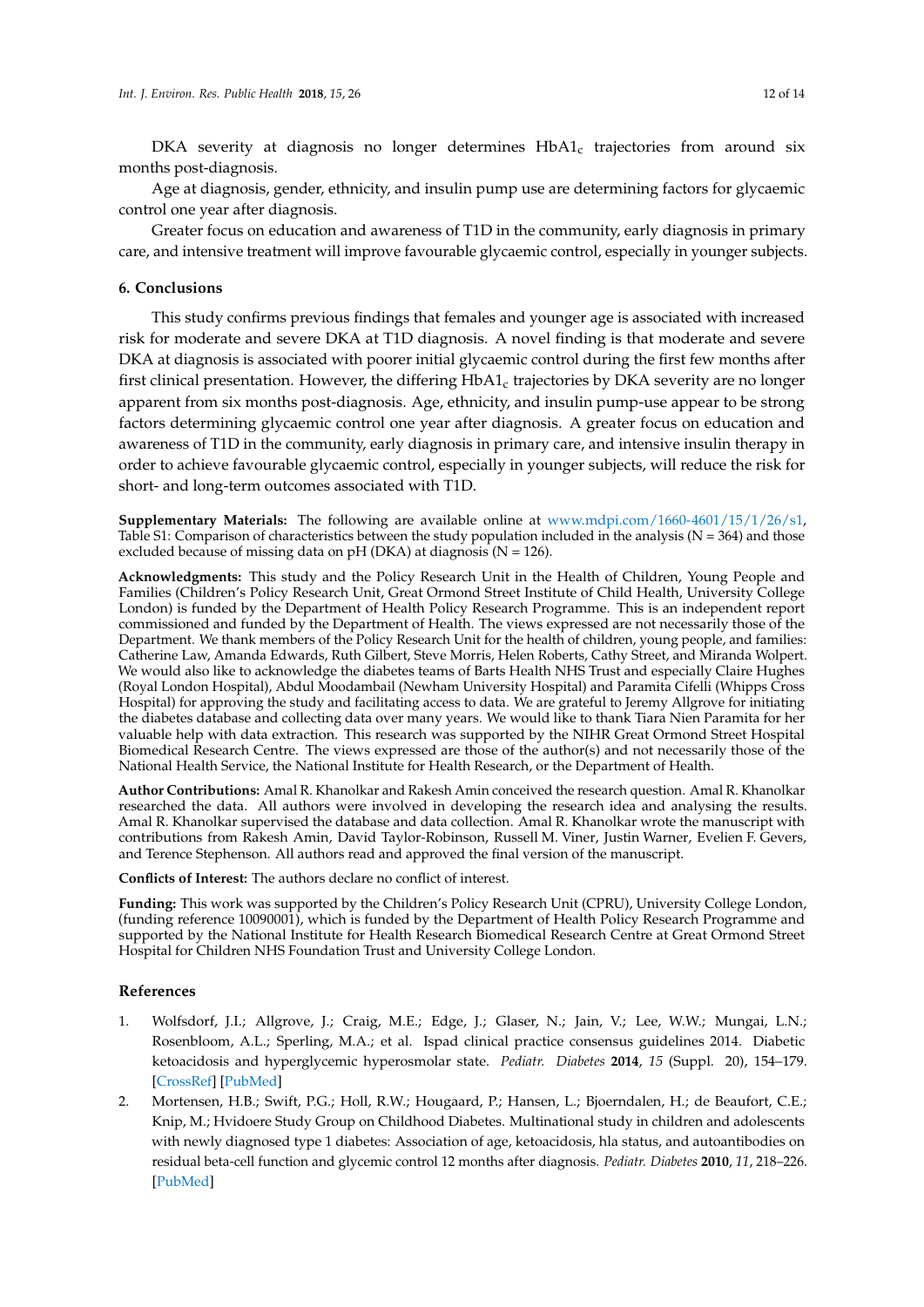- <span id="page-12-0"></span>3. Rewers, A.; Klingensmith, G.; Davis, C.; Petitti, D.B.; Pihoker, C.; Rodriguez, B.; Schwartz, I.D.; Imperatore, G.; Williams, D.; Dolan, L.M.; et al. Presence of diabetic ketoacidosis at diagnosis of diabetes mellitus in youth: The search for diabetes in youth study. *Pediatrics* **2008**, *121*, E1258–E1266. [\[CrossRef\]](http://dx.doi.org/10.1542/peds.2007-1105) [\[PubMed\]](http://www.ncbi.nlm.nih.gov/pubmed/18450868)
- <span id="page-12-1"></span>4. Lawes, T.; Franklin, V.; Farmer, G. Hba1c tracking and bio-psychosocial determinants of glycaemic control in children and adolescents with type 1 diabetes: Retrospective cohort study and multilevel analysis. *Pediatr. Diabetes* **2014**, *15*, 372–383. [\[CrossRef\]](http://dx.doi.org/10.1111/pedi.12100) [\[PubMed\]](http://www.ncbi.nlm.nih.gov/pubmed/24279611)
- 5. Hine, P.; Senniappan, S.; Sankar, V.; Amin, R. Deprivation impedes success of insulin intensification in children and adolescents with type 1 diabetes; longitudinal linear mixed modelling of a retrospective observational cohort. *Diabet. Med.* **2011**, *28*, 338–344. [\[CrossRef\]](http://dx.doi.org/10.1111/j.1464-5491.2010.03170.x) [\[PubMed\]](http://www.ncbi.nlm.nih.gov/pubmed/21309843)
- 6. Viner, R.M.; White, B.; Amin, R.; Peters, C.; Khanolkar, A.; Christie, D.; Hindmarsh, P.C. Impact of deprivation, ethnicity, and insulin pump therapy on developmental trajectories of diabetes control in cob type 1 diabetes. *Pediatr. Diabetes* **2016**, *18*, 384–391. [\[CrossRef\]](http://dx.doi.org/10.1111/pedi.12407) [\[PubMed\]](http://www.ncbi.nlm.nih.gov/pubmed/27534520)
- 7. Nathan, D.M.; Cleary, P.A.; Backlund, J.Y.; Genuth, S.M.; Lachin, J.M.; Orchard, T.J.; Raskin, P.; Zinman, B.; Diabetes, C.; Complications Trial/Epidemiology of Diabetes Interventions; et al. Intensive diabetes treatment and cardiovascular disease in patients with type 1 diabetes. *N. Engl. J. Med.* **2005**, *353*, 2643–2653. [\[PubMed\]](http://www.ncbi.nlm.nih.gov/pubmed/16371630)
- 8. White, N.H.; Sun, W.; Cleary, P.A.; Danis, R.P.; Davis, M.D.; Hainsworth, D.P.; Hubbard, L.D.; Lachin, J.M.; Nathan, D.M. Prolonged effect of intensive therapy on the risk of retinopathy complications in patients with type 1 diabetes mellitus: 10 years after the diabetes control and complications trial. *Arch. Ophthalmol.* **2008**, *126*, 1707–1715. [\[PubMed\]](http://www.ncbi.nlm.nih.gov/pubmed/19064853)
- <span id="page-12-2"></span>9. Giordano, C.; Amato, M.C.; Ciresi, A.; Citarrella, R.; Mantione, L.; Accidenti, M.; Panto, F.; Guarnotta, V.; Allotta, M.L.; Criscimanna, A.; et al. Predictors of microvascular complications in type 1 diabetic patients at onset: The role of metabolic memory. *Eur. J. Intern. Med.* **2011**, *22*, 266–274. [\[CrossRef\]](http://dx.doi.org/10.1016/j.ejim.2011.02.009) [\[PubMed\]](http://www.ncbi.nlm.nih.gov/pubmed/21570646)
- <span id="page-12-3"></span>10. King, P.S.; Berg, C.A.; Butner, J.; Drew, L.M.; Foster, C.; Donaldson, D.; Murray, M.; Swinyard, M.; Wiebe, D.J. Longitudinal trajectories of metabolic control across adolescence: Associations with parental involvement, adolescents' psychosocial maturity, and health care utilization. *J. Adolesc. Health* **2012**, *50*, 491–496. [\[CrossRef\]](http://dx.doi.org/10.1016/j.jadohealth.2011.09.007) [\[PubMed\]](http://www.ncbi.nlm.nih.gov/pubmed/22525113)
- 11. Luyckx, K.; Seiffge-Krenke, I. Continuity and change in glycemic control trajectories from adolescence to emerging adulthood: Relationships with family climate and self-concept in type 1 diabetes. *Diabetes Care* **2009**, *32*, 797–801. [\[CrossRef\]](http://dx.doi.org/10.2337/dc08-1990) [\[PubMed\]](http://www.ncbi.nlm.nih.gov/pubmed/19228859)
- <span id="page-12-4"></span>12. Cutfield, S.W.; Derraik, J.G.; Reed, P.W.; Hofman, P.L.; Jefferies, C.; Cutfield, W.S. Early markers of glycaemic control in children with type 1 diabetes mellitus. *PLoS ONE* **2011**, *6*, e25251. [\[CrossRef\]](http://dx.doi.org/10.1371/journal.pone.0025251) [\[PubMed\]](http://www.ncbi.nlm.nih.gov/pubmed/21966469)
- <span id="page-12-5"></span>13. Komulainen, J.; Lounamaa, R.; Knip, M.; Kaprio, E.A.; Akerblom, H.K.; Tuomilehto, J.; Toivanen, L.; Virtala, E.; Pitkaniemi, J.; Fagerlund, A.; et al. Ketoacidosis at the diagnosis of type 1 (insulin dependent) diabetes mellitus is related to poor residual beta cell function. *Arch. Dis. Child.* **1996**, *75*, 410–415. [\[CrossRef\]](http://dx.doi.org/10.1136/adc.75.5.410) [\[PubMed\]](http://www.ncbi.nlm.nih.gov/pubmed/8957954)
- <span id="page-12-6"></span>14. Khanolkar, A.R.; Amin, R.; Taylor-Robinson, D.; Viner, R.M.; Warner, J.T.; Gevers, E.F.; Stephenson, T. Ethnic differences in early glycemic control in childhood-onset type 1 diabetes. *BMJ Open Diabetes Res. Care* **2017**. [\[CrossRef\]](http://dx.doi.org/10.1136/bmjdrc-2017-000423) [\[PubMed\]](http://www.ncbi.nlm.nih.gov/pubmed/28878940)
- <span id="page-12-7"></span>15. Dias, R.P.; Brown, F.; Wyatt, C.; Cheema, S.; Allgrove, J.; Amin, R. The effect of insulin intensification in children and young persons with type 1 diabetes differs in relation to ethnic group; a prospective observational study. *Diabet Med.* **2013**, *30*, 495–501. [\[CrossRef\]](http://dx.doi.org/10.1111/dme.12022) [\[PubMed\]](http://www.ncbi.nlm.nih.gov/pubmed/22998464)
- <span id="page-12-8"></span>16. National Institute for Health and Care Excellence (NICE). *Diabetes (Type 1 and Type 2) in Children and Young People: Diagnosis and Management*; National Institute for Health and Care Excellence, Ed.; National Institute for Health and Care Excellence (NICE): London, UK, 2015.
- <span id="page-12-9"></span>17. McLennan, D.; Barnes, H.; Noble, M.; Davies, J.; Garratt, E.C.D. *The English Indices of Deprivation 2010*; Department for Communities and Local Government: London, UK, 2011.
- <span id="page-12-10"></span>18. Szypowska, A.; Ramotowska, A.; Grzechnik-Gryziak, M.; Szypowski, W.; Pasierb, A.; Piechowiak, K. High frequency of diabetic ketoacidosis in children with newly diagnosed type 1 diabetes. *J. Diabetes Res.* **2016**, *2016*, 9582793. [\[CrossRef\]](http://dx.doi.org/10.1155/2016/9582793) [\[PubMed\]](http://www.ncbi.nlm.nih.gov/pubmed/26783540)
- <span id="page-12-11"></span>19. Akesson, K.; Hanberger, L.; Samuelsson, U. The influence of age, gender, insulin dose, bmi, and blood pressure on metabolic control in young patients with type 1 diabetes. *Pediatr. Diabetes* **2015**, *16*, 581–586. [\[CrossRef\]](http://dx.doi.org/10.1111/pedi.12219) [\[PubMed\]](http://www.ncbi.nlm.nih.gov/pubmed/25270077)